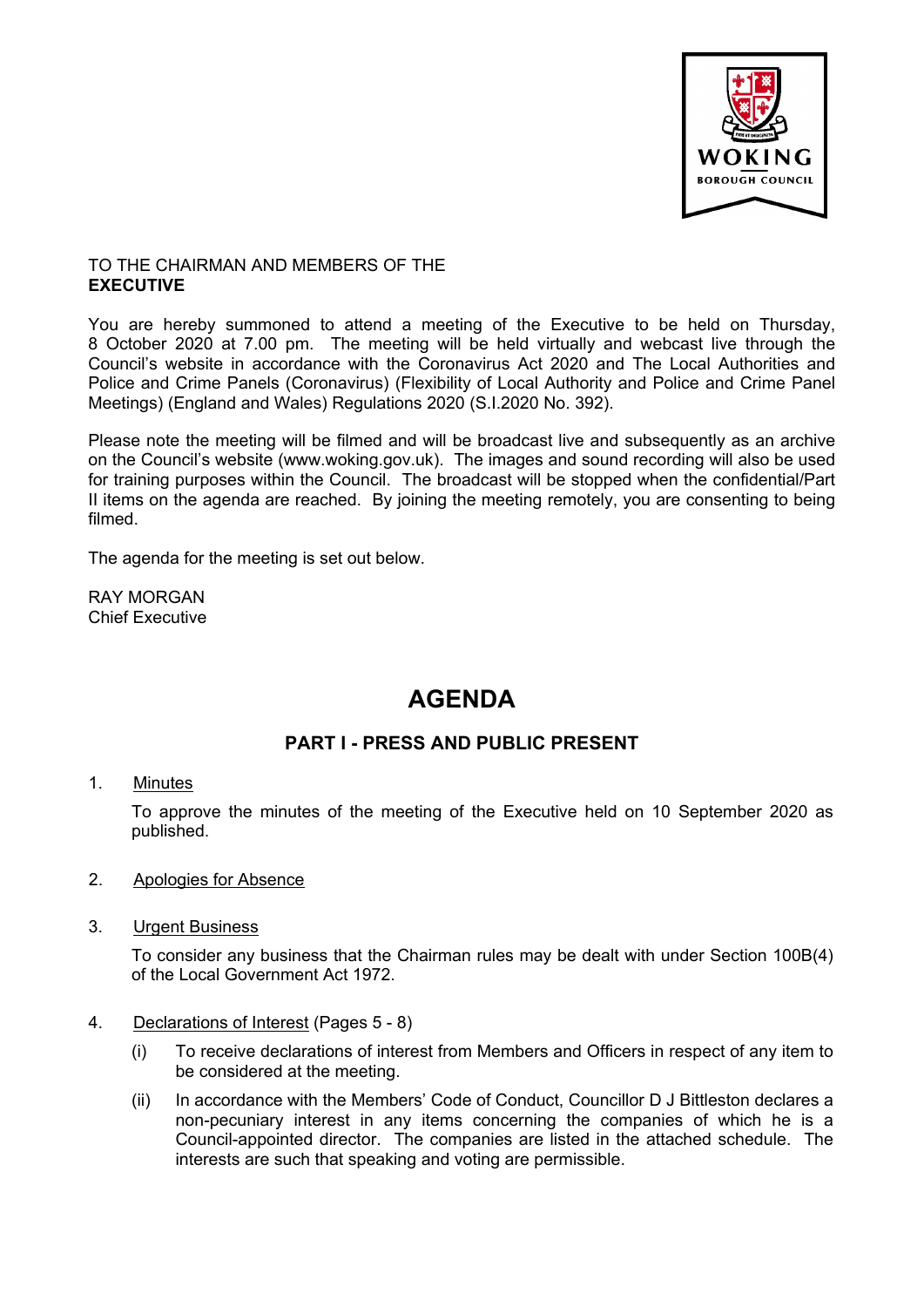- (iii) In accordance with the Members' Code of Conduct, Councillor A Azad declares a nonpecuniary interest in any items concerning the companies of which she is a Councilappointed director. The companies are listed in the attached schedule. The interests are such that speaking and voting are permissible.
- (iv) In accordance with the Members' Code of Conduct, Councillor C S Kemp declares a non-pecuniary interest in any items concerning the companies of which he is a Council-appointed director. The companies are listed in the attached schedule. The interests are such that speaking and voting are permissible.
- (v) In accordance with the Members' Code of Conduct, Councillor D Harlow declares a non-pecuniary interest in any items concerning the companies of which she is a Council-appointed director. The companies are listed in the attached schedule. The interests are such that speaking and voting are permissible.
- (vi) In accordance with the Members' Code of Conduct, Councillor G S Cundy declares a non-pecuniary interest in any items concerning the companies of which he is a Council-appointed director. The companies are listed in the attached schedule. The interests are such that speaking and voting are permissible.
- (vii) In accordance with the Officer Employment Procedure Rules, the Chief Executive, Ray Morgan, declares a disclosable personal interest (non-pecuniary) in any items concerning the companies of which he is a Council-appointed director. The companies are listed in the attached schedule. The interests are such that Mr Morgan may advise the Executive on those items.
- (viii) In accordance with the Officer Employment Procedure Rules, the Deputy Chief Executive, Douglas Spinks, declares a disclosable personal interest (non-pecuniary) in any items concerning the companies of which he is a Council-appointed director. The companies are listed in the attached schedule. The interests are such that Mr Spinks may advise the Executive on those items.
- (ix) In accordance with the Officer Employment Procedure Rules, the Director of Legal and Democratic Services, Peter Bryant, declares a disclosable personal interest (nonpecuniary) in any items concerning the companies of which he is a Council-appointed director. The companies are listed in the attached schedule. The interests are such that Mr Bryant may advise the Executive on those items.
- (x) In accordance with the Officer Employment Procedure Rules, the Director of Finance, Leigh Clarke, declares a disclosable personal interest (non-pecuniary) in any items concerning the companies of which she is a Council-appointed director. The companies are listed in the attached schedule. The interests are such that Mrs Clarke may advise the Executive on those items.
- (xi) In accordance with the Officer Employment Procedure Rules, the Director of Housing, Louise Strongitharm, declares a disclosable personal interest (non-pecuniary) in any items concerning the companies of which she is a Council-appointed director. The companies are listed in the attached schedule. The interests are such that Mrs Strongitharm may advise the Executive on those items.
- (xii) In accordance with the Officer Employment Procedure Rules, the Director of Community Services, Julie Fisher, declares a disclosable personal interest (nonpecuniary) in any items concerning the companies of which she is a Council-appointed director. The companies are listed in the attached schedule. The interests are such that Mrs Fisher may advise the Executive on those items.
- (xiii) In accordance with the Officer Employment Procedure Rules, the Director of Finance, Leigh Clarke, declares a disclosable personal interest (non-pecuniary) in any items concerning Woking Football Club and/or the GolDev Woking Limited development. The interest arises from (i) her husband having a small shareholding in Woking Football Club and (ii) being a Council-appointed director of Kingfield Community Sports Centre Limited. The interest is such that Mrs Clarke may advise the Executive on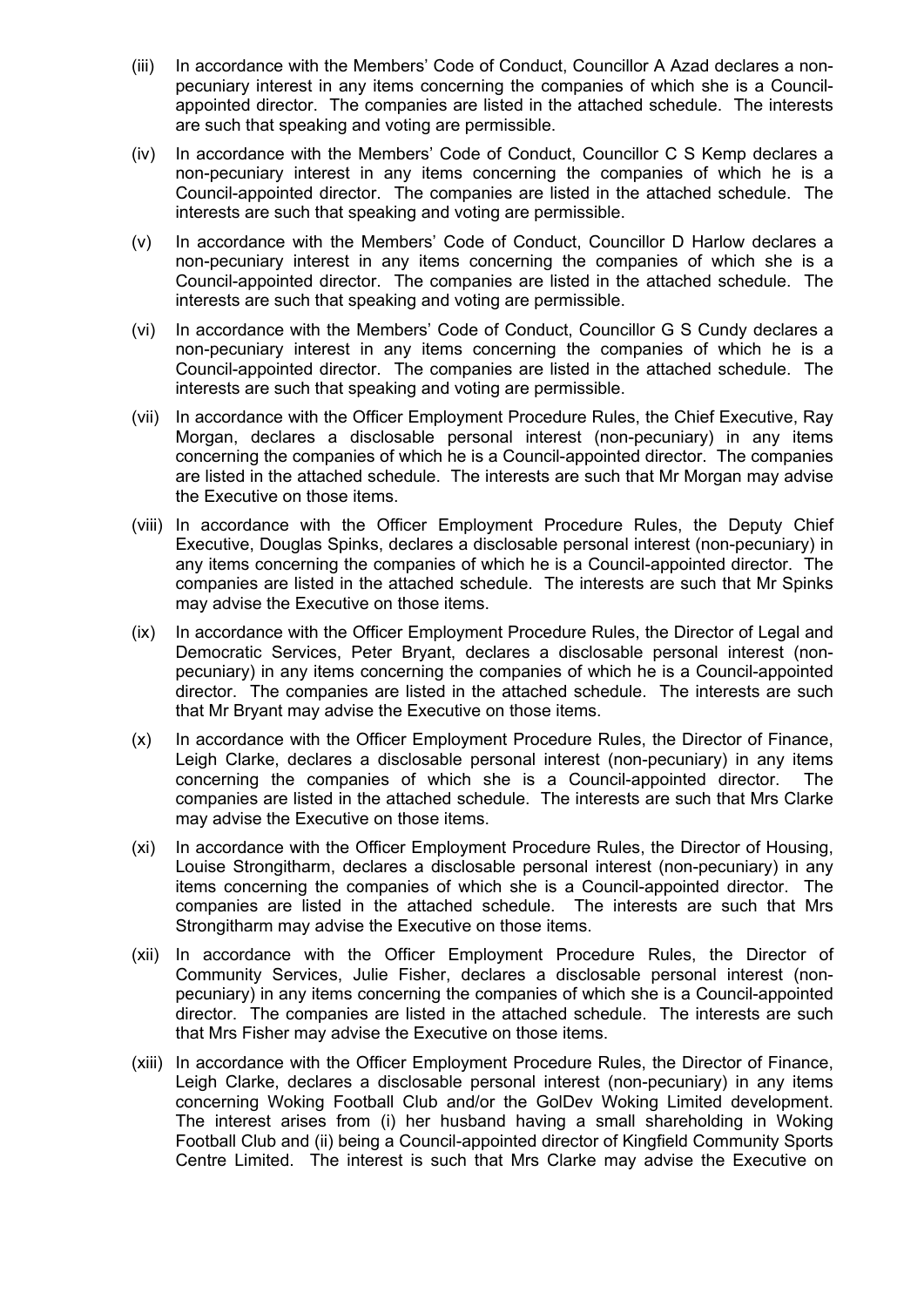those items.

(xiv) In accordance with the Officer Employment Procedure Rules, the Director of Legal and Democratic Services, Peter Bryant, declares a disclosable personal interest (nonpecuniary) in any items concerning Woking Football Club and/or the GolDev Woking Limited development. The interest arises from (i) him being a member of the Cards Trust (the supporters' club for Woking Football Club), (ii) providing occasional unpaid assistance to Woking Football Club, e.g. acting as returning officer at the election of directors and (iii) being a Council-appointed director of Kingfield Community Sports Centre Limited. The interest is such that Mr Bryant may advise the Executive on those items.

# **Questions**

5. To deal with any written questions submitted under Section 3 of the Executive Procedure Rules. Copies of the questions and draft replies will be available electronically at the meeting.

# **Matters for Recommendation**

- 6. Housing Management and Maintenance Service EXE20-050 (Pages 9 22) Reporting Person – Louise Strongitharm
- 7. Woking Borough Council Social Media Policy EXE20-057 (Pages 23 36) Reporting Person – Peter Bryant

## **Matters for Determination**

8. Treasury Management Annual Report 2019-20 EXE20-018 (Pages 37 - 48) Reporting Person – Leigh Clarke

# **Performance Management**

9. Performance and Financial Monitoring Information

Please bring to the meeting your copy of the latest Performance and Financial Monitoring Information (Green Book).

## **Exclusion of the Press and Public**

10. The Chairman will move and the Vice-Chair will second:-

"That the press and public be excluded from the meeting during consideration of items 11 to 14 in view of the nature of the proceedings that, if members of the press and public were present during these items, there would be disclosure to them of exempt information as defined in paragraph 3 of Part 1 of Schedule 12A, to the Local Government Act 1972.

Paragraph 3 – Information relating to the financial or business affairs of any particular person (including the authority holding that information)."